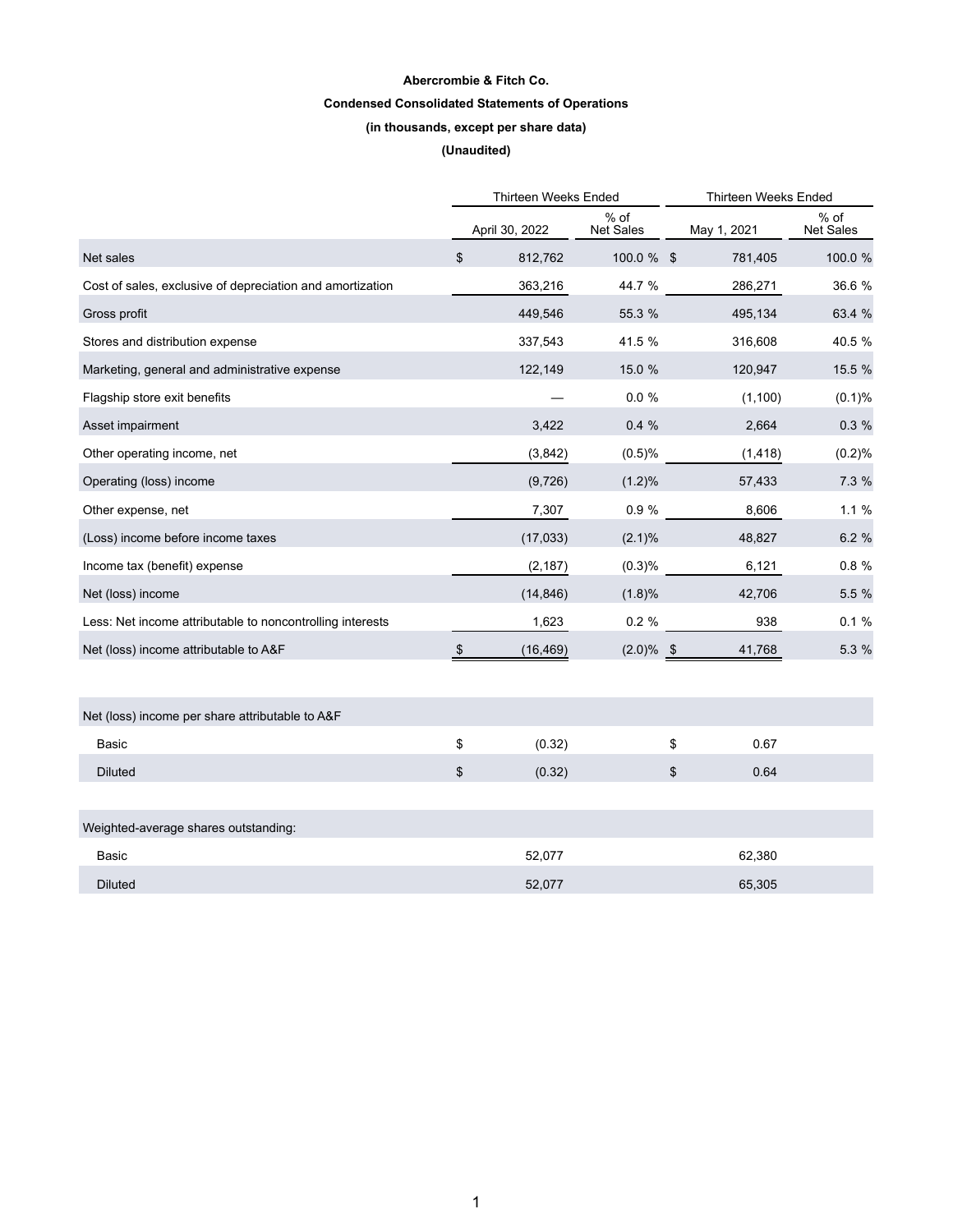### **Reporting and Use of GAAP and Non-GAAP Measures**

The company believes that each of the non-GAAP financial measures presented are useful to investors as they provide a measure of the company's operating performance excluding the effect of certain items which the company believes do not reflect its future operating outlook, such as asset impairment charges, therefore supplementing investors' understanding of comparability of operations across periods. Management used these non-GAAP financial measures during the periods presented to assess the company's performance and to develop expectations for future operating performance. Non-GAAP financial measures should be used supplemental to, and not as an alternative to, the company's GAAP financial results, and may not be calculated in the same manner as similar measures presented by other companies.

In addition, at times the company provides comparable sales, defined as the percentage year-over-year change in the aggregate of: (1) sales for stores that have been open as the same brand at least one year and whose square footage has not been expanded or reduced by more than 20% within the past year, with prior year's net sales converted at the current year's foreign currency exchange rate to remove the impact of foreign currency rate fluctuation, and (2) digital net sales with prior year's net sales converted at the current year's foreign currency exchange rate to remove the impact of foreign currency rate fluctuation.

The company also provides certain financial information on a constant currency basis to enhance investors' understanding of underlying business trends and operating performance, by removing the impact of foreign currency exchange rate fluctuations. The effect from foreign currency, calculated on a constant currency basis, is determined by applying current year average exchange rates to prior year results and is net of the year-over-year impact from hedging. The per diluted share effect from foreign currency is calculated using a 26% tax rate.

# **Abercrombie & Fitch Co. Schedule of Non-GAAP Financial Measures Thirteen Weeks Ended April 30, 2022 (in thousands, except per share data) (Unaudited)**

Adjusted

|                                                                    | GAAP <sup>(1)</sup>  | Excluded items | Adjusted<br>non-GAAP |
|--------------------------------------------------------------------|----------------------|----------------|----------------------|
| Asset impairment, exclusive of flagship store exit charges (2)     | \$<br>$3,422$ \$     | $3,422$ \$     |                      |
| Operating loss                                                     | (9,726)              | (3, 422)       | (6, 304)             |
| Loss before income taxes                                           | (17,033)             | (3, 422)       | (13, 611)            |
| Income tax benefit $(3)$                                           | (2, 187)             | (918)          | (1,269)              |
| Net loss attributable to Abercrombie & Fitch Co.                   | \$<br>$(16, 469)$ \$ | $(2,504)$ \$   | (13, 965)            |
|                                                                    |                      |                |                      |
| Net loss per diluted share attributable to Abercrombie & Fitch Co. | \$<br>$(0.32)$ \$    | $(0.05)$ \$    | (0.27)               |
| Diluted weighted-average shares outstanding:                       | 52,077               |                | 52,077               |

<sup>(1)</sup> "GAAP" refers to accounting principles generally accepted in the United States of America.

 $(2)$  Excluded items consist of pre-tax store asset impairment charges of \$3.4 million.

 $^{(3)}$  The tax effect of excluded items is the difference between the tax provision calculated on a GAAP basis and an adjusted non-GAAP basis.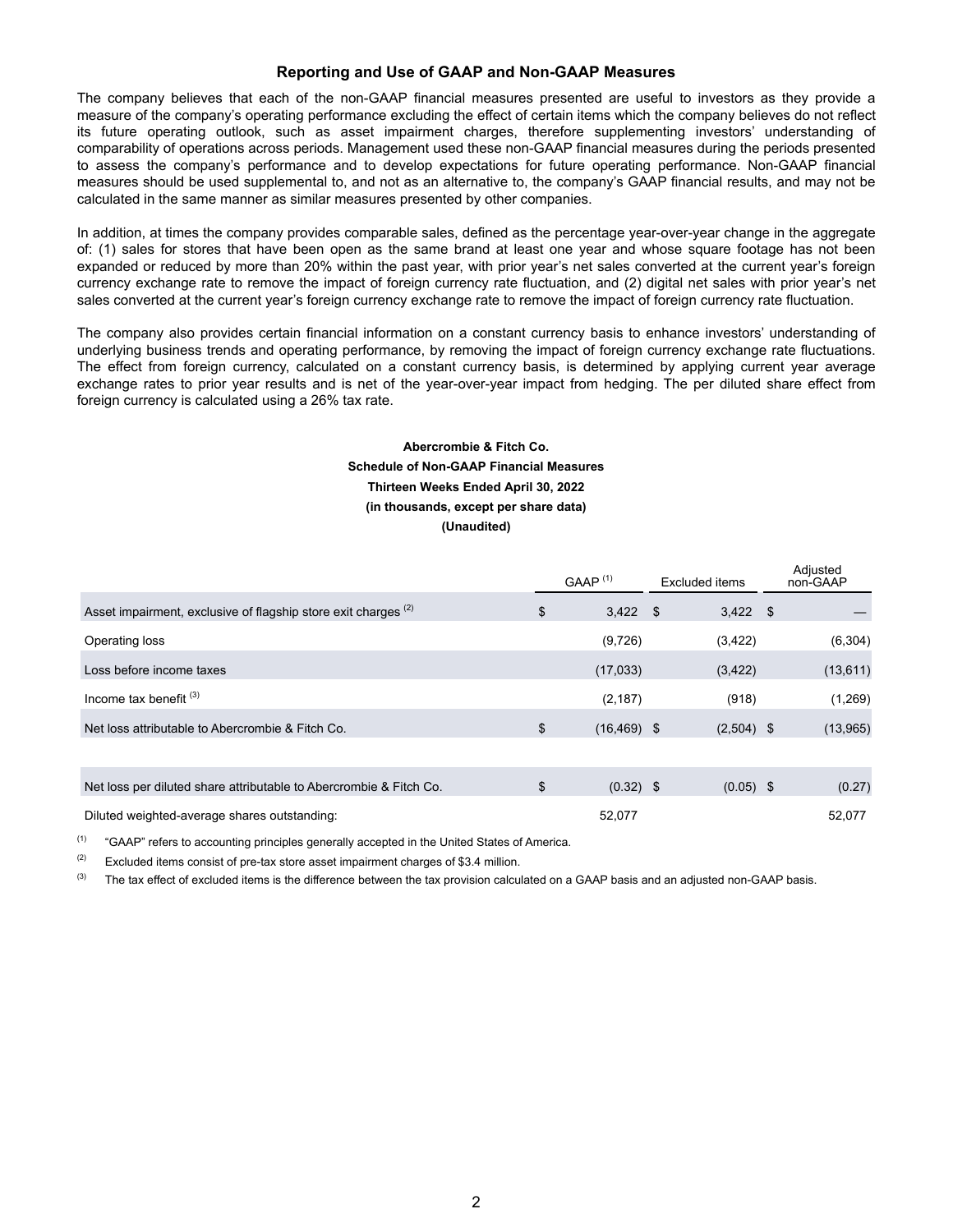## **Abercrombie & Fitch Co. Schedule of Non-GAAP Financial Measures Thirteen Weeks Ended May 1, 2021 (in thousands, except per share data) (Unaudited)**

|                                                                           | GAAP $(1)$      |     | Excluded items | Adjusted<br>non-GAAP |
|---------------------------------------------------------------------------|-----------------|-----|----------------|----------------------|
| Asset impairment, exclusive of flagship store exit charges <sup>(2)</sup> | \$<br>2,664     | -\$ | $2,664$ \$     |                      |
| Operating income                                                          | 57,433          |     | (2,664)        | 60,097               |
| Income before income taxes                                                | 48,827          |     | (2,664)        | 51,491               |
| Income tax expense $(3)$                                                  | 6,121           |     | (449)          | 6,570                |
| Net income attributable to Abercrombie & Fitch Co.                        | \$<br>41.768    | -S  | $(2,215)$ \$   | 43,983               |
|                                                                           |                 |     |                |                      |
| Net income per diluted share attributable to Abercrombie & Fitch Co.      | \$<br>$0.64$ \$ |     | $(0.03)$ \$    | 0.67                 |
| Diluted weighted-average shares outstanding:                              | 65.305          |     |                | 65,305               |

(1) "GAAP" refers to accounting principles generally accepted in the United States of America.

 $(2)$  Excluded items consist of pre-tax store asset impairment charges of \$2.7 million.

<sup>(3)</sup> The tax effect of excluded items is the difference between the tax provision calculated on a GAAP basis and an adjusted non-GAAP basis.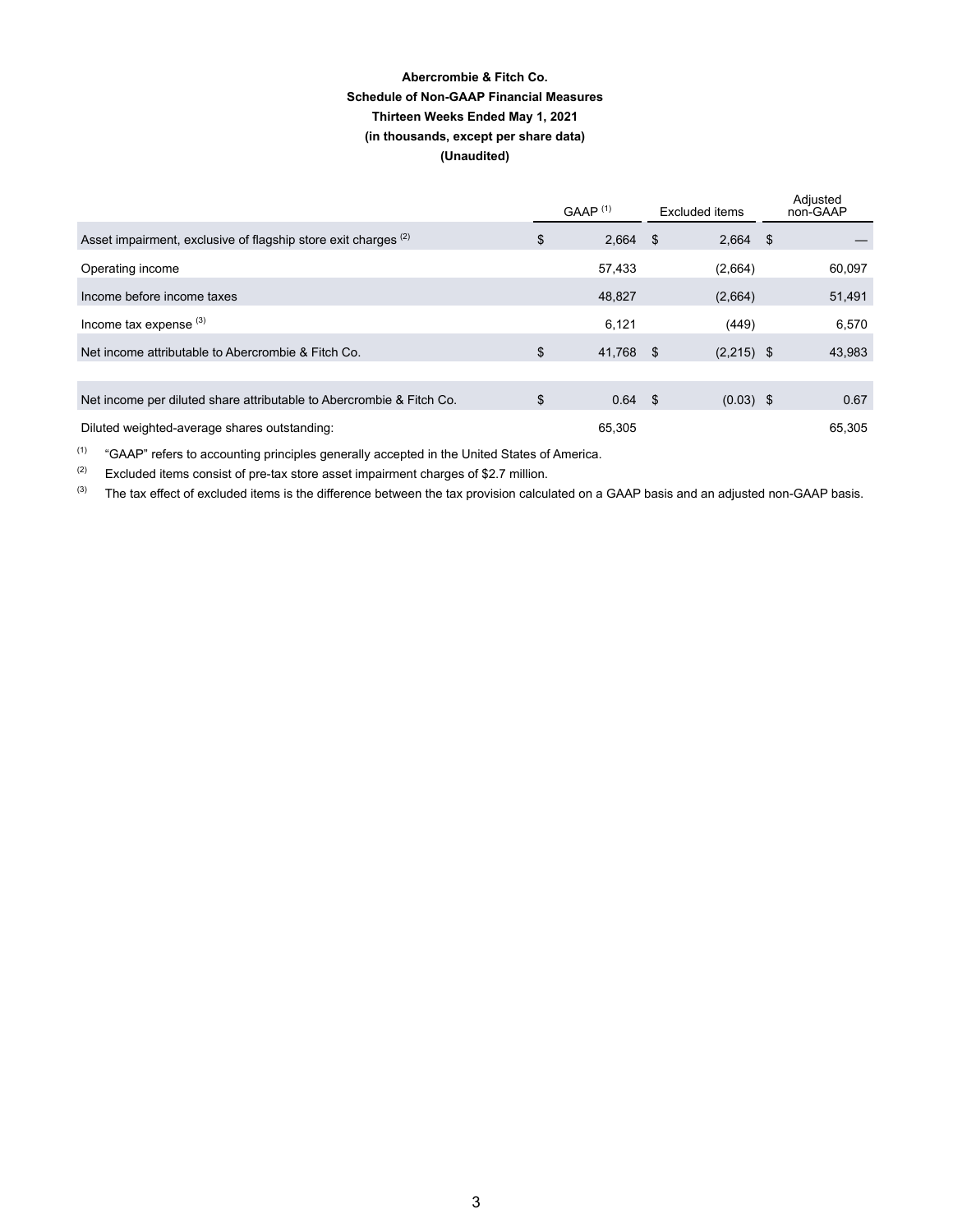#### **Abercrombie & Fitch Co.**

#### **Reconciliation of Constant Currency Financial Measures**

### **Thirteen Weeks Ended April 30, 2022**

### **(in thousands, except percentage and basis point changes and per share data)**

#### **(Unaudited)**

|                                                                             | 2022           |              | 2021           |         | % Change                  |  |
|-----------------------------------------------------------------------------|----------------|--------------|----------------|---------|---------------------------|--|
| <b>Net sales</b>                                                            |                |              |                |         |                           |  |
| GAAP <sup>(1)</sup>                                                         | \$             | 812,762      | \$.            | 781,405 | 4%                        |  |
| Impact from changes in foreign currency exchange rates (2)                  |                |              |                | (8,529) | 1%                        |  |
| Net sales on a constant currency basis                                      | \$             | 812,762      | \$             | 772,876 | 5%                        |  |
| <b>Gross profit</b>                                                         |                | 2022         |                | 2021    | BPS Change <sup>(3)</sup> |  |
| GAAP <sup>(1)</sup>                                                         | $\mathfrak{L}$ | 449,546      | $\mathfrak{L}$ | 495,134 | (810)                     |  |
| Impact from changes in foreign currency exchange rates (2)                  |                |              |                | (3,283) | (20)                      |  |
| Gross profit on a constant currency basis                                   | \$             | 449,546      | \$             | 491,851 | (830)                     |  |
| <b>Operating (loss) income</b>                                              |                | 2022         |                | 2021    | BPS Change <sup>(3)</sup> |  |
| GAAP <sup>(1)</sup>                                                         | \$             | $(9,726)$ \$ |                | 57,433  | (850)                     |  |
| Excluded items $(4)$                                                        |                | (3, 422)     |                | (2,664) | (10)                      |  |
| Adjusted non-GAAP                                                           | \$             | $(6,304)$ \$ |                | 60,097  | (860)                     |  |
| Impact from changes in foreign currency exchange rates <sup>(2)</sup>       |                |              |                | 4,341   | (50)                      |  |
| Adjusted non-GAAP constant currency basis                                   | \$             | $(6,304)$ \$ |                | 64,438  | (910)                     |  |
| Net income (loss) per diluted share attributable to Abercrombie & Fitch Co. |                | 2022         |                | 2021    | \$ Change                 |  |
| GAAP $(1)$                                                                  | \$             | $(0.32)$ \$  |                | 0.64    | \$(0.96)                  |  |
| Excluded items, net of tax $(4)$                                            |                | (0.05)       |                | (0.03)  | (0.02)                    |  |
| Adjusted non-GAAP                                                           | $\mathfrak{L}$ | $(0.27)$ \$  |                | 0.67    | \$(0.94)                  |  |
| Impact from changes in foreign currency exchange rates <sup>(2)</sup>       |                |              |                | 0.05    | (0.05)                    |  |
| Adjusted non-GAAP constant currency basis                                   | \$             | $(0.27)$ \$  |                | 0.72    | \$(0.99)                  |  |

 $(1)$  "GAAP" refers to accounting principles generally accepted in the United States of America.

<sup>(2)</sup> The estimated impact from foreign currency is determined by applying current period exchange rates to prior year results and is net of the year-overyear impact from hedging. The per diluted share estimated impact from foreign currency is calculated using a 26% tax rate.

 $(3)$  The estimated basis point change has been rounded based on the percentage change.

<sup>(4)</sup> Excluded items consist of pre-tax store asset impairment charges of \$3.4 million and \$2.7 million for the current year and prior year, respectively.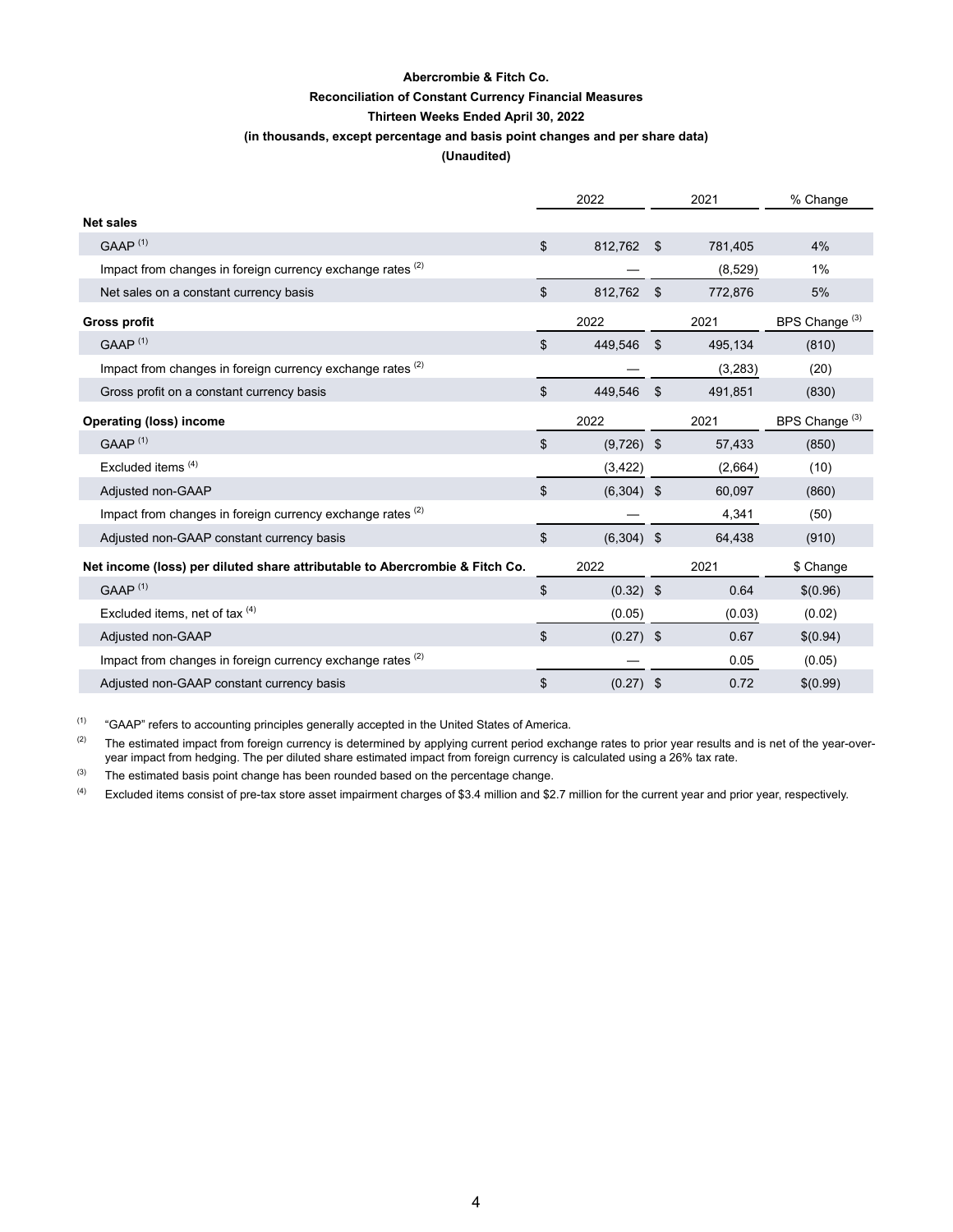# **Abercrombie & Fitch Co. Condensed Consolidated Balance Sheets (in thousands) (Unaudited)**

|                                                    | April 30, 2022  | January 29, 2022 |           |                           | May 1, 2021 |  |
|----------------------------------------------------|-----------------|------------------|-----------|---------------------------|-------------|--|
| <b>Assets</b>                                      |                 |                  |           |                           |             |  |
| Current assets:                                    |                 |                  |           |                           |             |  |
| Cash and equivalents                               | \$<br>468,378   | $\mathfrak{S}$   | 823,139   | $\mathfrak{S}$            | 909,008     |  |
| Receivables                                        | 88,807          |                  | 69,102    |                           | 107,821     |  |
| Inventories                                        | 562,510         |                  | 525,864   |                           | 388,633     |  |
| Other current assets                               | 93,179          |                  | 89,654    |                           | 78,727      |  |
| Total current assets                               | 1,212,874       |                  | 1,507,759 |                           | 1,484,189   |  |
| Property and equipment, net                        | 497,976         |                  | 508,336   |                           | 533,773     |  |
| Operating lease right-of-use assets                | 671,991         |                  | 698,231   |                           | 839,003     |  |
| Other assets                                       | 224,462         |                  | 225,165   |                           | 213,585     |  |
| <b>Total assets</b>                                | \$<br>2,607,303 | \$               | 2,939,491 | \$                        | 3,070,550   |  |
|                                                    |                 |                  |           |                           |             |  |
| Liabilities and stockholders' equity               |                 |                  |           |                           |             |  |
| Current liabilities:                               |                 |                  |           |                           |             |  |
| Accounts payable                                   | \$<br>311,352   | $\mathfrak{S}$   | 374,829   | $\boldsymbol{\mathsf{S}}$ | 236,667     |  |
| Accrued expenses                                   | 320,681         |                  | 395,815   |                           | 321,906     |  |
| Short-term portion of operating lease liabilities  | 195,599         |                  | 222,823   |                           | 231,750     |  |
| Income taxes payable                               | 25,400          |                  | 21,773    |                           | 26,672      |  |
| <b>Total current liabilities</b>                   | 853,032         |                  | 1,015,240 |                           | 816,995     |  |
| Long-term liabilities:                             |                 |                  |           |                           |             |  |
| Long-term portion of operating lease liabilities   | \$<br>662,322   | -\$              | 697,264   | \$                        | 844,401     |  |
| Long-term borrowings, net                          | 303,901         |                  | 303,574   |                           | 344,278     |  |
| Other liabilities                                  | 83,243          |                  | 86,089    |                           | 114,926     |  |
| Total long-term liabilities                        | 1,049,466       |                  | 1,086,927 |                           | 1,303,605   |  |
| Total Abercrombie & Fitch Co. stockholders' equity | 695,361         |                  | 826,090   |                           | 941,174     |  |
| Noncontrolling interests                           | 9,444           |                  | 11,234    |                           | 8,776       |  |
| Total stockholders' equity                         | 704,805         |                  | 837,324   |                           | 949,950     |  |
| Total liabilities and stockholders' equity         | \$<br>2,607,303 | \$               | 2,939,491 | \$                        | 3,070,550   |  |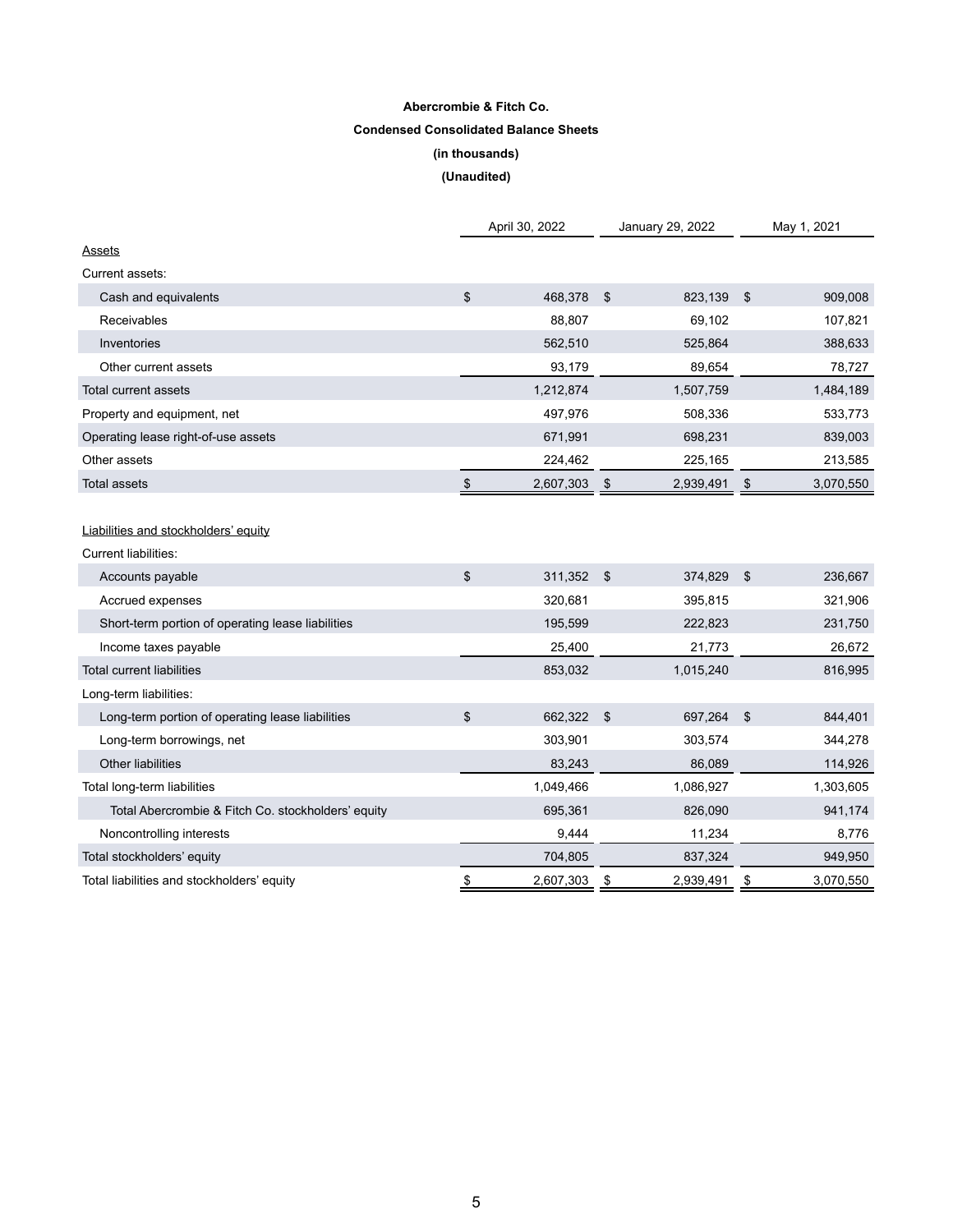# **Abercrombie & Fitch Co. Condensed Consolidated Statements of Cash Flows (in thousands, except per share data) (Unaudited)**

|                                                                                | <b>Thirteen Weeks Ended</b> |     |             |  |  |
|--------------------------------------------------------------------------------|-----------------------------|-----|-------------|--|--|
|                                                                                | April 30, 2022              |     | May 1, 2021 |  |  |
| <b>Operating activities</b>                                                    |                             |     |             |  |  |
| Net cash used for operating activities                                         | \$<br>$(217, 787)$ \$       |     | (131, 350)  |  |  |
|                                                                                |                             |     |             |  |  |
| <b>Investing activities</b>                                                    |                             |     |             |  |  |
| Purchases of property and equipment                                            | \$<br>$(26, 292)$ \$        |     | (14, 404)   |  |  |
| Proceeds from sale of property and equipment                                   | 7,751                       |     |             |  |  |
| Net cash used for investing activities                                         | \$<br>$(18,541)$ \$         |     | (14, 404)   |  |  |
|                                                                                |                             |     |             |  |  |
| <b>Financing activities</b>                                                    |                             |     |             |  |  |
| Payment of debt issuance or modification costs and fees                        |                             |     | (1,490)     |  |  |
| Purchases of common stock                                                      | (100,000)                   |     | (35, 249)   |  |  |
| Other financing activities                                                     | (16, 945)                   |     | (16, 452)   |  |  |
| Net cash used for financing activities                                         | \$<br>$(116, 945)$ \$       |     | (53, 191)   |  |  |
|                                                                                |                             |     |             |  |  |
| Effect of foreign currency exchange rates on cash                              | \$<br>$(2,617)$ \$          |     | (1,021)     |  |  |
| Net decrease in cash and equivalents, and restricted cash and equivalents      | \$<br>$(355, 890)$ \$       |     | (199, 966)  |  |  |
| Cash and equivalents, and restricted cash and equivalents, beginning of period | \$<br>834,368               | -\$ | 1,124,157   |  |  |
| Cash and equivalents, and restricted cash and equivalents, end of period       | \$<br>478,478               | \$  | 924,191     |  |  |